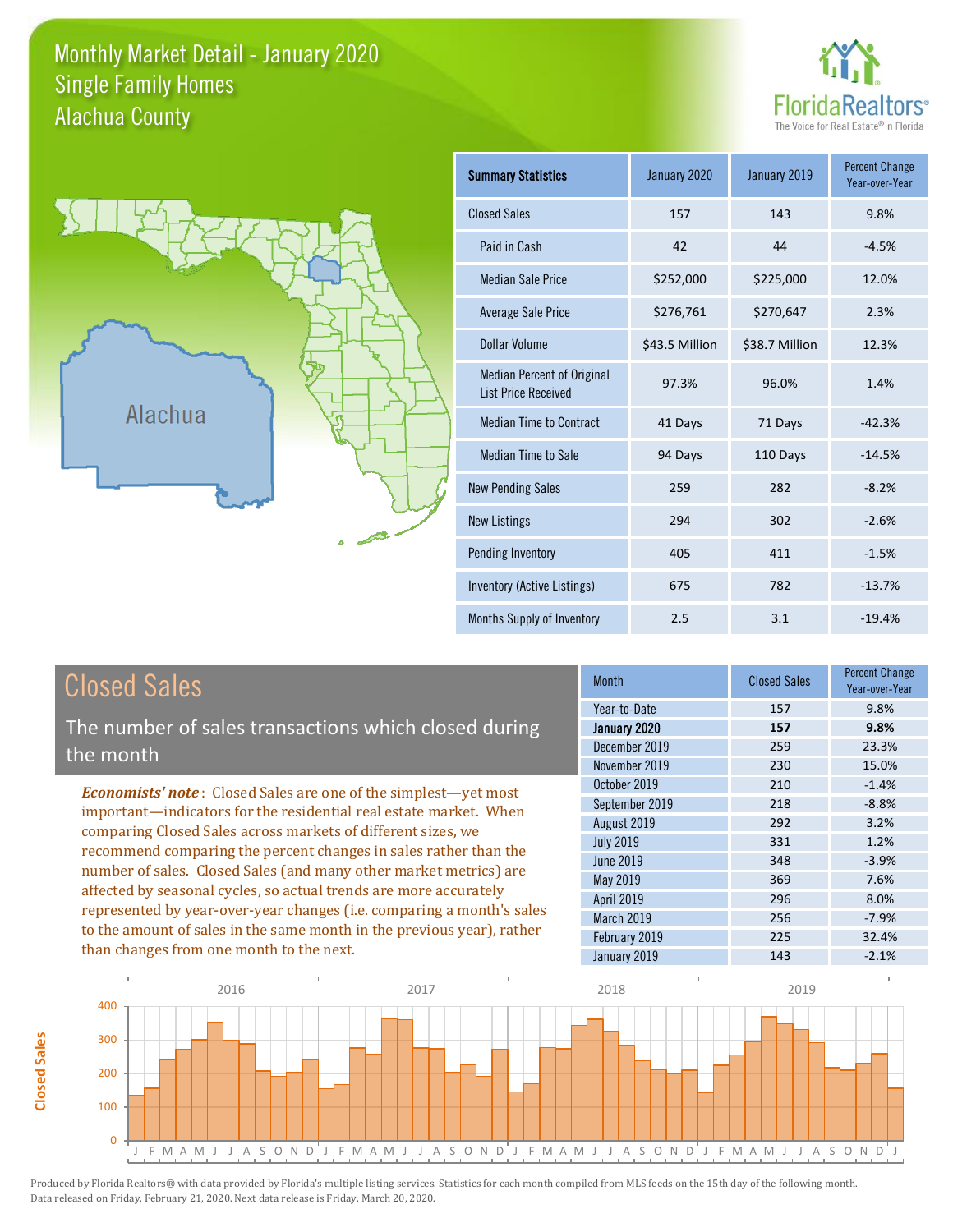

#### \$100,000 - \$149,999 20 17.6% Sale Price Closed Sales Percent Change Year-over-Year Less than \$50,000 0 0 -100.0%  $$50.000 - $99.999$  4 -50.0% \$150,000 - \$199,999 26 -18.8% \$200,000 - \$249,999 27 3.8% \$400,000 - \$599,999 14 -30.0% \$600,000 - \$999,999 6 50.0% *Economists' note:* Closed Sales are one of the simplest—yet most important—indicators for the residential real estate market. When comparing Closed Sales across markets of different sizes, we recommend comparing the percent changes in sales rather than the number of sales. Closed Sales (and many other market metrics) are affected by seasonal cycles, so actual trends are more accurately represented by year-over-year changes (i.e. comparing a month's sales to the amount of sales in the same month in the previous year), rather than changes from one month to the next. \$1,000,000 or more 1 0.0% \$250,000 - \$299,999 31 121.4% \$300,000 - \$399,999 28 55.6% Closed Sales by Sale Price The number of sales transactions which closed during the month



### Median Time to Contract by Sale Price The median number of days between the listing date and contract date for all Closed Sales during the month

*Economists' note* : Like Time to Sale, Time to Contract is a measure of the length of the home selling process calculated for sales which closed during the month. The difference is that Time to Contract measures the number of days between the initial listing of a property and the signing of the contract which eventually led to the closing of the sale. When the gap between Median Time to Contract and Median Time to Sale grows, it is usually a sign of longer closing times and/or declining numbers of cash sales.

| Sale Price            | Median Time to<br>Contract | <b>Percent Change</b><br>Year-over-Year |
|-----------------------|----------------------------|-----------------------------------------|
| Less than \$50,000    | (No Sales)                 | N/A                                     |
| \$50,000 - \$99,999   | 153 Days                   | 183.3%                                  |
| $$100,000 - $149,999$ | 30 Days                    | $-50.8%$                                |
| $$150,000 - $199,999$ | 42 Days                    | $-6.7%$                                 |
| \$200,000 - \$249,999 | 41 Days                    | $-57.7%$                                |
| \$250,000 - \$299,999 | 41 Days                    | $-21.2%$                                |
| \$300,000 - \$399,999 | 42 Days                    | $-57.6%$                                |
| \$400,000 - \$599,999 | 78 Days                    | $-10.3%$                                |
| \$600,000 - \$999,999 | 4 Days                     | $-97.8%$                                |
| \$1,000,000 or more   | 19 Days                    | $-98.1%$                                |



**Closed Sales**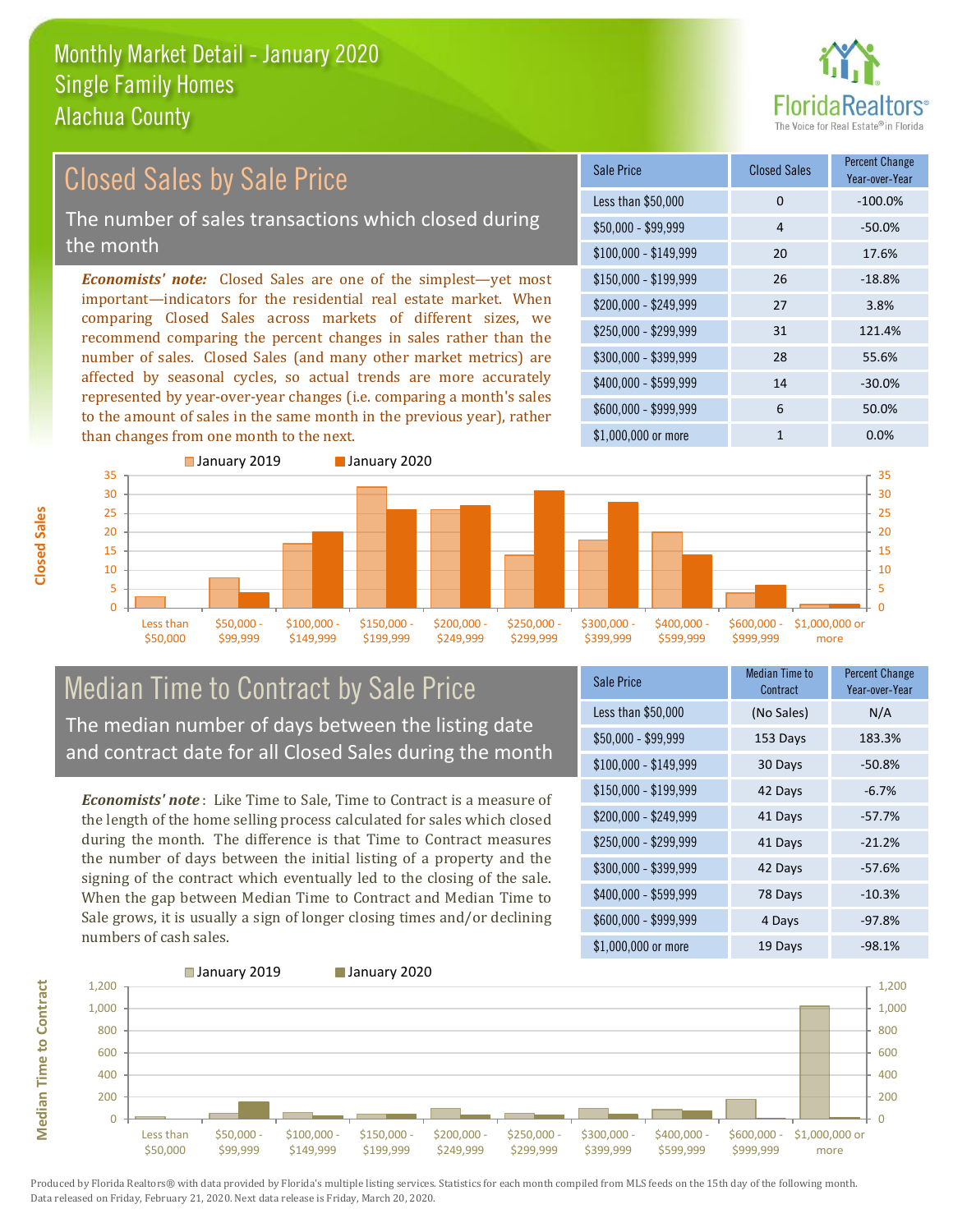

## New Listings by Initial Listing Price The number of properties put onto the market during

the month

*Economists' note:* New Listings tend to rise in delayed response to increasing prices, so they are often seen as a lagging indicator of market health. As prices rise, potential sellers raise their estimations of value—and in the most recent cycle, rising prices have freed up many potential sellers who were previously underwater on their mortgages. Note that in our calculations, we take care to not include properties that were recently taken off the market and quickly relisted, since these are not really *new* listings.

| <b>Initial Listing Price</b> | <b>New Listings</b> | <b>Percent Change</b><br>Year-over-Year |
|------------------------------|---------------------|-----------------------------------------|
| Less than \$50,000           | $\mathcal{P}$       | 0.0%                                    |
| $$50,000 - $99,999$          | 9                   | 12.5%                                   |
| $$100,000 - $149,999$        | 27                  | 42.1%                                   |
| $$150,000 - $199,999$        | 42                  | $-12.5%$                                |
| \$200,000 - \$249,999        | 57                  | 7.5%                                    |
| \$250,000 - \$299,999        | 43                  | $-14.0%$                                |
| \$300,000 - \$399,999        | 60                  | 5.3%                                    |
| \$400,000 - \$599,999        | 23                  | $-43.9%$                                |
| \$600,000 - \$999,999        | 27                  | 50.0%                                   |
| \$1,000,000 or more          | 4                   | $-33.3%$                                |



#### Inventory by Current Listing Price The number of property listings active at the end of the month

*Economists' note* : There are a number of ways to define and calculate Inventory. Our method is to simply count the number of active listings on the last day of the month, and hold this number to compare with the same month the following year. Inventory rises when New Listings are outpacing the number of listings that go off-market (regardless of whether they actually sell). Likewise, it falls when New Listings aren't keeping up with the rate at which homes are going off-market.

| <b>Current Listing Price</b> | Inventory | <b>Percent Change</b><br>Year-over-Year |
|------------------------------|-----------|-----------------------------------------|
| Less than \$50,000           | 4         | $-42.9%$                                |
| $$50,000 - $99,999$          | 23        | $-32.4%$                                |
| $$100,000 - $149,999$        | 46        | $-16.4%$                                |
| $$150,000 - $199,999$        | 67        | $-20.2%$                                |
| \$200,000 - \$249,999        | 88        | $-29.6%$                                |
| \$250,000 - \$299,999        | 96        | $-20.0%$                                |
| \$300,000 - \$399,999        | 171       | 14.8%                                   |
| \$400,000 - \$599,999        | 95        | $-15.9%$                                |
| \$600,000 - \$999,999        | 66        | $-1.5%$                                 |
| \$1,000,000 or more          | 19        | $-32.1%$                                |



■ January 2019 **■ January 2020** 

Produced by Florida Realtors® with data provided by Florida's multiple listing services. Statistics for each month compiled from MLS feeds on the 15th day of the following month. Data released on Friday, February 21, 2020. Next data release is Friday, March 20, 2020.

**New Listings**

**Inventory**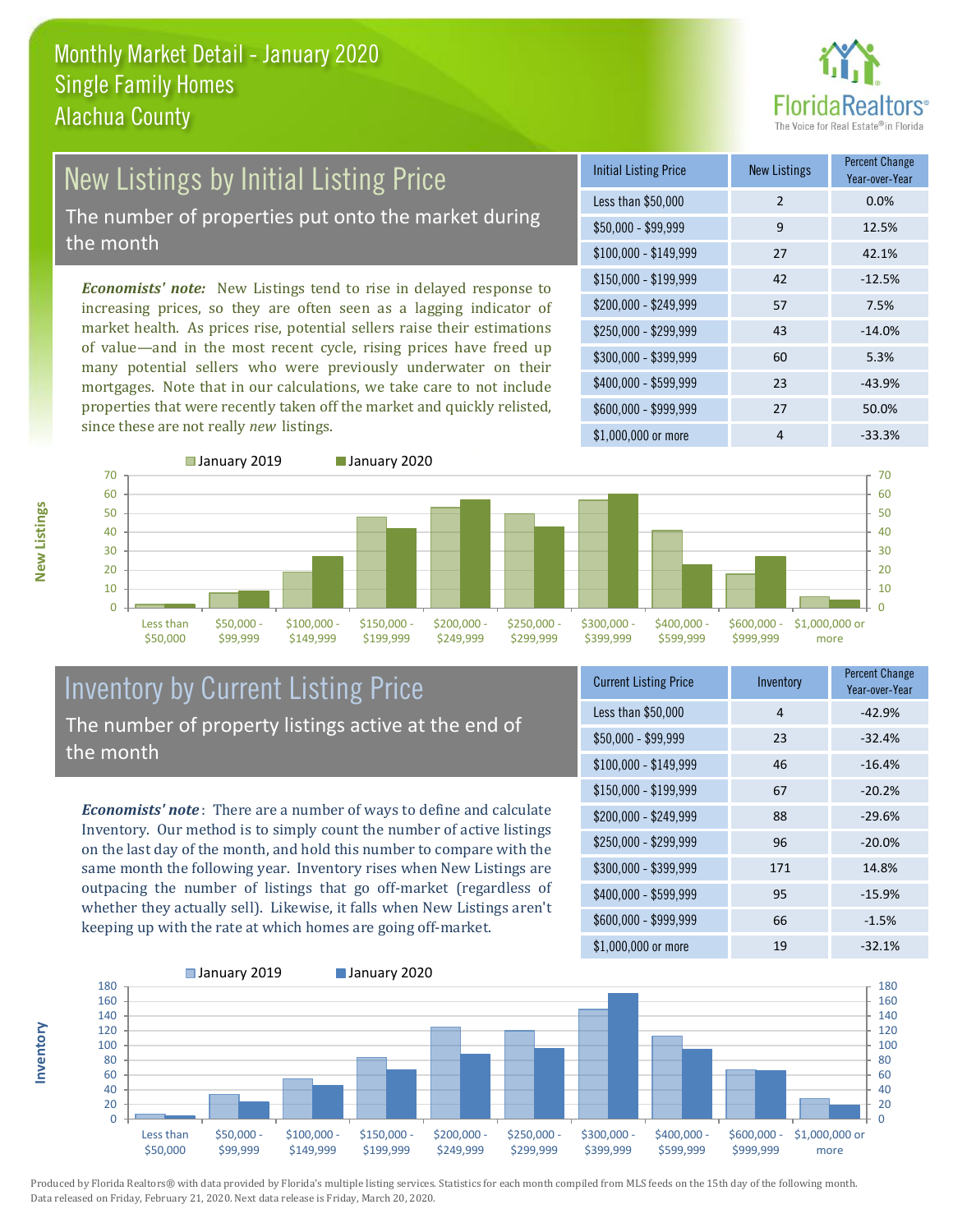#### Monthly Distressed Market - January 2020 Alachua County Single Family Homes



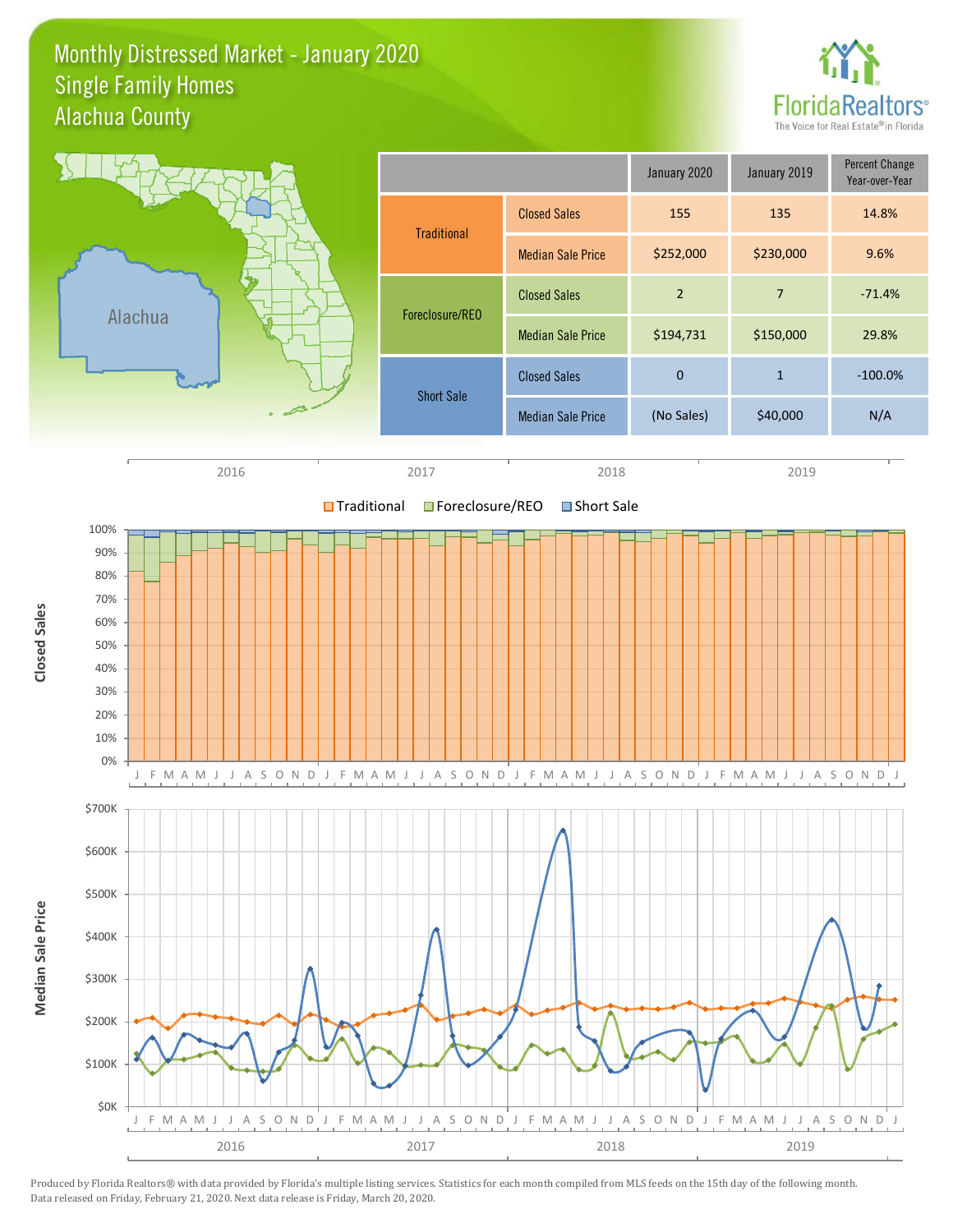Monthly Market Detail - January 2020 Alachua County Townhouses and Condos





**Closed Sales**

**Closed Sales** 

| <b>Summary Statistics</b>                                       | January 2020<br>January 2019 |               | <b>Percent Change</b><br>Year-over-Year |
|-----------------------------------------------------------------|------------------------------|---------------|-----------------------------------------|
| <b>Closed Sales</b>                                             | 49                           | 41            | 19.5%                                   |
| Paid in Cash                                                    | 26                           | 23            | 13.0%                                   |
| <b>Median Sale Price</b>                                        | \$145,555                    | \$104,000     | 40.0%                                   |
| <b>Average Sale Price</b>                                       | \$149,578                    | \$114,526     | 30.6%                                   |
| <b>Dollar Volume</b>                                            | \$7.3 Million                | \$4.7 Million | 56.1%                                   |
| <b>Median Percent of Original</b><br><b>List Price Received</b> | 97.1%                        | 94.6%         | 2.6%                                    |
| <b>Median Time to Contract</b>                                  | 18 Days                      | 45 Days       | $-60.0%$                                |
| <b>Median Time to Sale</b>                                      | 63 Days<br>89 Days           |               | $-29.2%$                                |
| <b>New Pending Sales</b>                                        | 71                           | 68            | 4.4%                                    |
| <b>New Listings</b>                                             | 84                           | 87            | $-3.4%$                                 |
| <b>Pending Inventory</b>                                        | 79                           | 76            | 3.9%                                    |
| <b>Inventory (Active Listings)</b>                              | 117                          | 141           | $-17.0%$                                |
| <b>Months Supply of Inventory</b>                               | 1.6                          | 1.9           | $-15.8%$                                |

| <b>Closed Sales</b>                                                                                                                                                                                   | <b>Month</b>      | <b>Closed Sales</b> | <b>Percent Change</b><br>Year-over-Year |
|-------------------------------------------------------------------------------------------------------------------------------------------------------------------------------------------------------|-------------------|---------------------|-----------------------------------------|
|                                                                                                                                                                                                       | Year-to-Date      | 49                  | 19.5%                                   |
| The number of sales transactions which closed during                                                                                                                                                  | January 2020      | 49                  | 19.5%                                   |
| the month                                                                                                                                                                                             | December 2019     | 61                  | 13.0%                                   |
|                                                                                                                                                                                                       | November 2019     | 39                  | $-17.0%$                                |
| <b>Economists' note:</b> Closed Sales are one of the simplest-yet most                                                                                                                                | October 2019      | 48                  | $-17.2%$                                |
| important—indicators for the residential real estate market. When                                                                                                                                     | September 2019    | 50                  | 0.0%                                    |
|                                                                                                                                                                                                       | August 2019       | 95                  | 23.4%                                   |
| comparing Closed Sales across markets of different sizes, we<br>recommend comparing the percent changes in sales rather than the<br>number of sales. Closed Sales (and many other market metrics) are | <b>July 2019</b>  | 89                  | $-23.9%$                                |
|                                                                                                                                                                                                       | <b>June 2019</b>  | 98                  | $-11.7%$                                |
|                                                                                                                                                                                                       | May 2019          | 104                 | $-2.8%$                                 |
| affected by seasonal cycles, so actual trends are more accurately                                                                                                                                     | <b>April 2019</b> | 93                  | 5.7%                                    |
| represented by year-over-year changes (i.e. comparing a month's sales                                                                                                                                 | <b>March 2019</b> | 68                  | $-16.0%$                                |
| to the amount of sales in the same month in the previous year), rather<br>than changes from one month to the next.                                                                                    | February 2019     | 58                  | 0.0%                                    |
|                                                                                                                                                                                                       | January 2019      | 41                  | $-22.6%$                                |

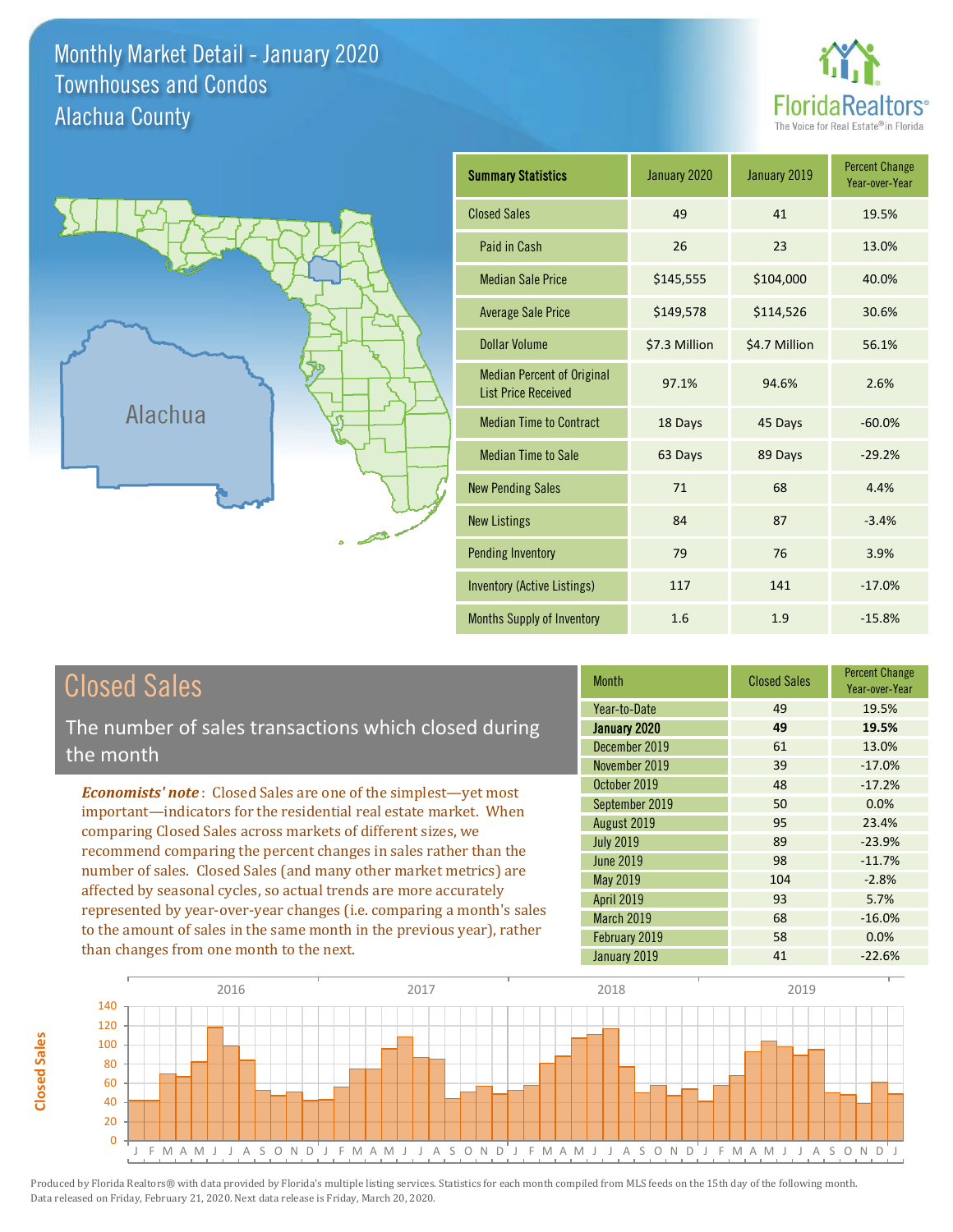

#### *Economists' note:* Closed Sales are one of the simplest—yet most important—indicators for the residential real estate market. When comparing Closed Sales across markets of different sizes, we Closed Sales by Sale Price The number of sales transactions which closed during the month

recommend comparing the percent changes in sales rather than the number of sales. Closed Sales (and many other market metrics) are affected by seasonal cycles, so actual trends are more accurately represented by year-over-year changes (i.e. comparing a month's sales to the amount of sales in the same month in the previous year), rather than changes from one month to the next.





#### Median Time to Contract by Sale Price The median number of days between the listing date and contract date for all Closed Sales during the month

*Economists' note* : Like Time to Sale, Time to Contract is a measure of the length of the home selling process calculated for sales which closed during the month. The difference is that Time to Contract measures the number of days between the initial listing of a property and the signing of the contract which eventually led to the closing of the sale. When the gap between Median Time to Contract and Median Time to Sale grows, it is usually a sign of longer closing times and/or declining numbers of cash sales.

| <b>Sale Price</b>     | <b>Median Time to</b><br>Contract | <b>Percent Change</b><br>Year-over-Year |
|-----------------------|-----------------------------------|-----------------------------------------|
| Less than \$50,000    | 23 Days                           | $-70.5%$                                |
| $$50,000 - $99,999$   | 11 Days                           | $-69.4%$                                |
| $$100,000 - $149,999$ | 43 Days                           | 152.9%                                  |
| $$150,000 - $199,999$ | 3 Days                            | $-95.6%$                                |
| \$200,000 - \$249,999 | 32 Days                           | $-48.4%$                                |
| \$250,000 - \$299,999 | 26 Days                           | $-44.7%$                                |
| \$300,000 - \$399,999 | (No Sales)                        | N/A                                     |
| $$400,000 - $599,999$ | (No Sales)                        | N/A                                     |
| \$600,000 - \$999,999 | 98 Days                           | N/A                                     |
| \$1,000,000 or more   | (No Sales)                        | N/A                                     |



Produced by Florida Realtors® with data provided by Florida's multiple listing services. Statistics for each month compiled from MLS feeds on the 15th day of the following month. Data released on Friday, February 21, 2020. Next data release is Friday, March 20, 2020.

**Median Time to Contract**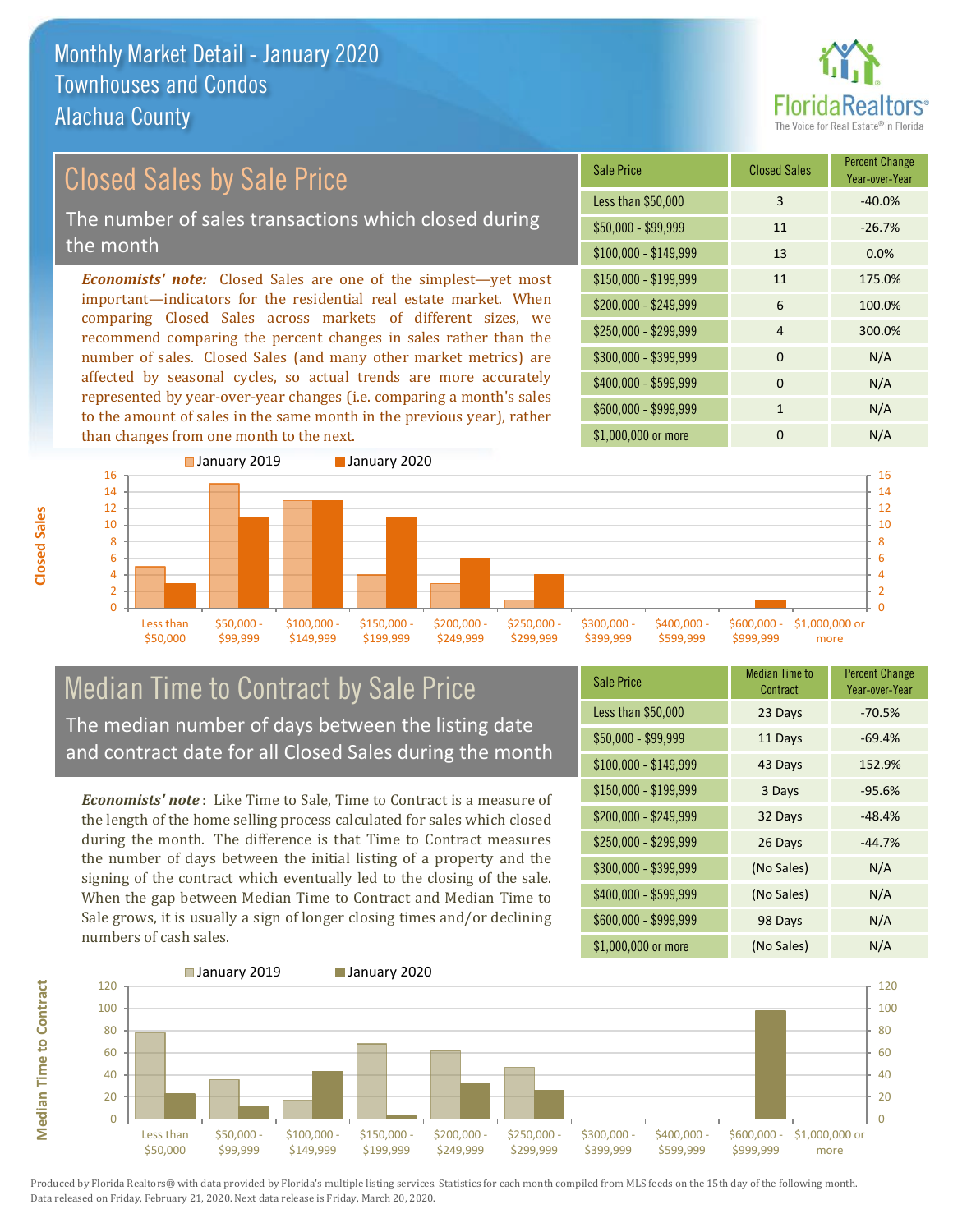

# New Listings by Initial Listing Price

The number of properties put onto the market during the month

*Economists' note:* New Listings tend to rise in delayed response to increasing prices, so they are often seen as a lagging indicator of market health. As prices rise, potential sellers raise their estimations of value—and in the most recent cycle, rising prices have freed up many potential sellers who were previously underwater on their mortgages. Note that in our calculations, we take care to not include properties that were recently taken off the market and quickly relisted, since these are not really *new* listings.

| <b>Initial Listing Price</b> | <b>New Listings</b> | <b>Percent Change</b><br>Year-over-Year |
|------------------------------|---------------------|-----------------------------------------|
| Less than \$50,000           | $\Omega$            | $-100.0%$                               |
| $$50,000 - $99,999$          | 24                  | 14.3%                                   |
| $$100,000 - $149,999$        | 35                  | 9.4%                                    |
| $$150,000 - $199,999$        | 13                  | $-18.8%$                                |
| \$200,000 - \$249,999        | 7                   | $-56.3%$                                |
| \$250,000 - \$299,999        | 5                   | N/A                                     |
| \$300,000 - \$399,999        | $\Omega$            | N/A                                     |
| \$400,000 - \$599,999        | $\Omega$            | N/A                                     |
| \$600,000 - \$999,999        | $\Omega$            | N/A                                     |
| \$1,000,000 or more          | ი                   | N/A                                     |



### Inventory by Current Listing Price The number of property listings active at the end of the month

*Economists' note* : There are a number of ways to define and calculate Inventory. Our method is to simply count the number of active listings on the last day of the month, and hold this number to compare with the same month the following year. Inventory rises when New Listings are outpacing the number of listings that go off-market (regardless of whether they actually sell). Likewise, it falls when New Listings aren't keeping up with the rate at which homes are going off-market.

| <b>Current Listing Price</b> | Inventory | <b>Percent Change</b><br>Year-over-Year |
|------------------------------|-----------|-----------------------------------------|
| Less than \$50,000           | 3         | $-50.0%$                                |
| $$50,000 - $99,999$          | 32        | $-22.0%$                                |
| $$100,000 - $149,999$        | 37        | $-22.9%$                                |
| $$150,000 - $199,999$        | 10        | $-28.6%$                                |
| \$200,000 - \$249,999        | 14        | $-26.3%$                                |
| \$250,000 - \$299,999        | 9         | 28.6%                                   |
| \$300,000 - \$399,999        | 7         | 600.0%                                  |
| \$400,000 - \$599,999        | 3         | $-40.0%$                                |
| \$600,000 - \$999,999        | 2         | N/A                                     |
| \$1,000,000 or more          | ŋ         | N/A                                     |



Produced by Florida Realtors® with data provided by Florida's multiple listing services. Statistics for each month compiled from MLS feeds on the 15th day of the following month. Data released on Friday, February 21, 2020. Next data release is Friday, March 20, 2020.

**Inventory**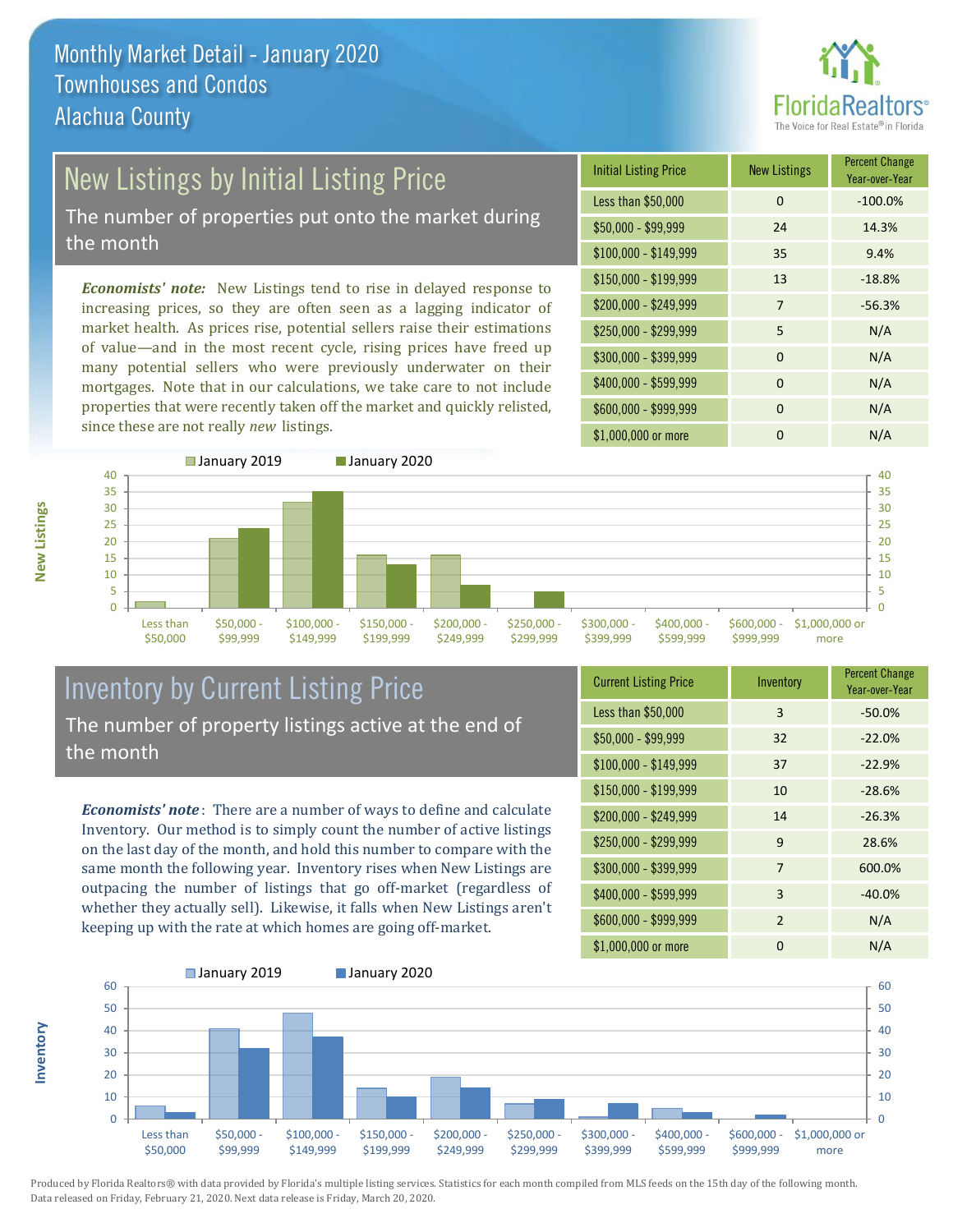#### Monthly Distressed Market - January 2020 Alachua County Townhouses and Condos



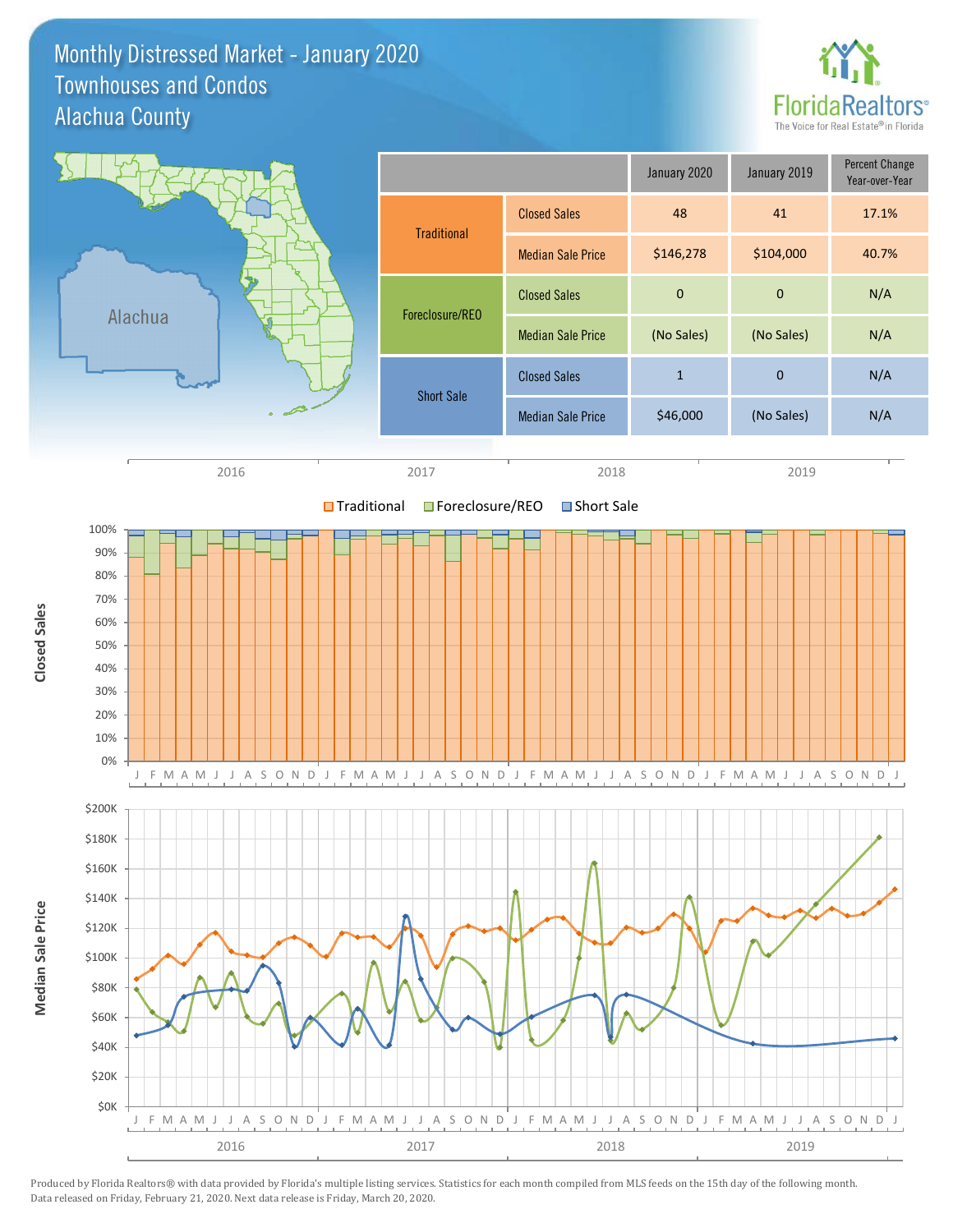#### Monthly Market Detail - January 2020 Alachua County Manufactured Homes





**Closed Sales**

**Closed Sales** 

| <b>Summary Statistics</b>                                | January 2020<br>January 2019 |           | <b>Percent Change</b><br>Year-over-Year |
|----------------------------------------------------------|------------------------------|-----------|-----------------------------------------|
| <b>Closed Sales</b>                                      | 11                           | 10        | 10.0%                                   |
| Paid in Cash                                             | 6                            | 6         | 0.0%                                    |
| <b>Median Sale Price</b>                                 | \$86,500                     | \$70,000  | 23.6%                                   |
| Average Sale Price                                       | \$125,500                    | \$85,370  | 47.0%                                   |
| Dollar Volume                                            | \$1.4 Million                | \$853,700 | 61.7%                                   |
| Median Percent of Original<br><b>List Price Received</b> | 86.9%                        | 85.8%     | 1.3%                                    |
| <b>Median Time to Contract</b>                           | 17 Days                      | 126 Days  | $-86.5%$                                |
| <b>Median Time to Sale</b>                               | 67 Days                      | 147 Days  | $-54.4%$                                |
| <b>New Pending Sales</b>                                 | $\overline{4}$               | 18        | $-77.8%$                                |
| <b>New Listings</b>                                      | 17                           | 19        | $-10.5%$                                |
| Pending Inventory                                        | 13                           | 20        | $-35.0%$                                |
| Inventory (Active Listings)                              | 55                           | 54        | 1.9%                                    |
| Months Supply of Inventory                               | 5.0                          | 5.8       | $-13.8%$                                |

| <b>Closed Sales</b>                                                                                                                                                                                                                                                        | <b>Month</b>     | <b>Closed Sales</b> | <b>Percent Change</b><br>Year-over-Year |
|----------------------------------------------------------------------------------------------------------------------------------------------------------------------------------------------------------------------------------------------------------------------------|------------------|---------------------|-----------------------------------------|
|                                                                                                                                                                                                                                                                            | Year-to-Date     | 11                  | 10.0%                                   |
| The number of sales transactions which closed during                                                                                                                                                                                                                       | January 2020     | 11                  | 10.0%                                   |
| the month                                                                                                                                                                                                                                                                  | December 2019    | 10                  | 0.0%                                    |
|                                                                                                                                                                                                                                                                            | November 2019    | 8                   | $-11.1%$                                |
| <b>Economists' note:</b> Closed Sales are one of the simplest—yet most                                                                                                                                                                                                     | October 2019     | 10                  | 25.0%                                   |
| important-indicators for the residential real estate market. When                                                                                                                                                                                                          | September 2019   | 16                  | 220.0%                                  |
| comparing Closed Sales across markets of different sizes, we<br>recommend comparing the percent changes in sales rather than the<br>number of sales. Closed Sales (and many other market metrics) are<br>affected by seasonal cycles, so actual trends are more accurately | August 2019      | 11                  | $-15.4%$                                |
|                                                                                                                                                                                                                                                                            | <b>July 2019</b> | 9                   | $-18.2%$                                |
|                                                                                                                                                                                                                                                                            | <b>June 2019</b> | 13                  | 8.3%                                    |
|                                                                                                                                                                                                                                                                            | May 2019         | 10                  | $-28.6%$                                |
|                                                                                                                                                                                                                                                                            | April 2019       | 14                  | 100.0%                                  |
| represented by year-over-year changes (i.e. comparing a month's sales                                                                                                                                                                                                      | March 2019       | 11                  | 10.0%                                   |
| to the amount of sales in the same month in the previous year), rather                                                                                                                                                                                                     | February 2019    | 10                  | 400.0%                                  |
| than changes from one month to the next.                                                                                                                                                                                                                                   | January 2019     | 10                  | 66.7%                                   |

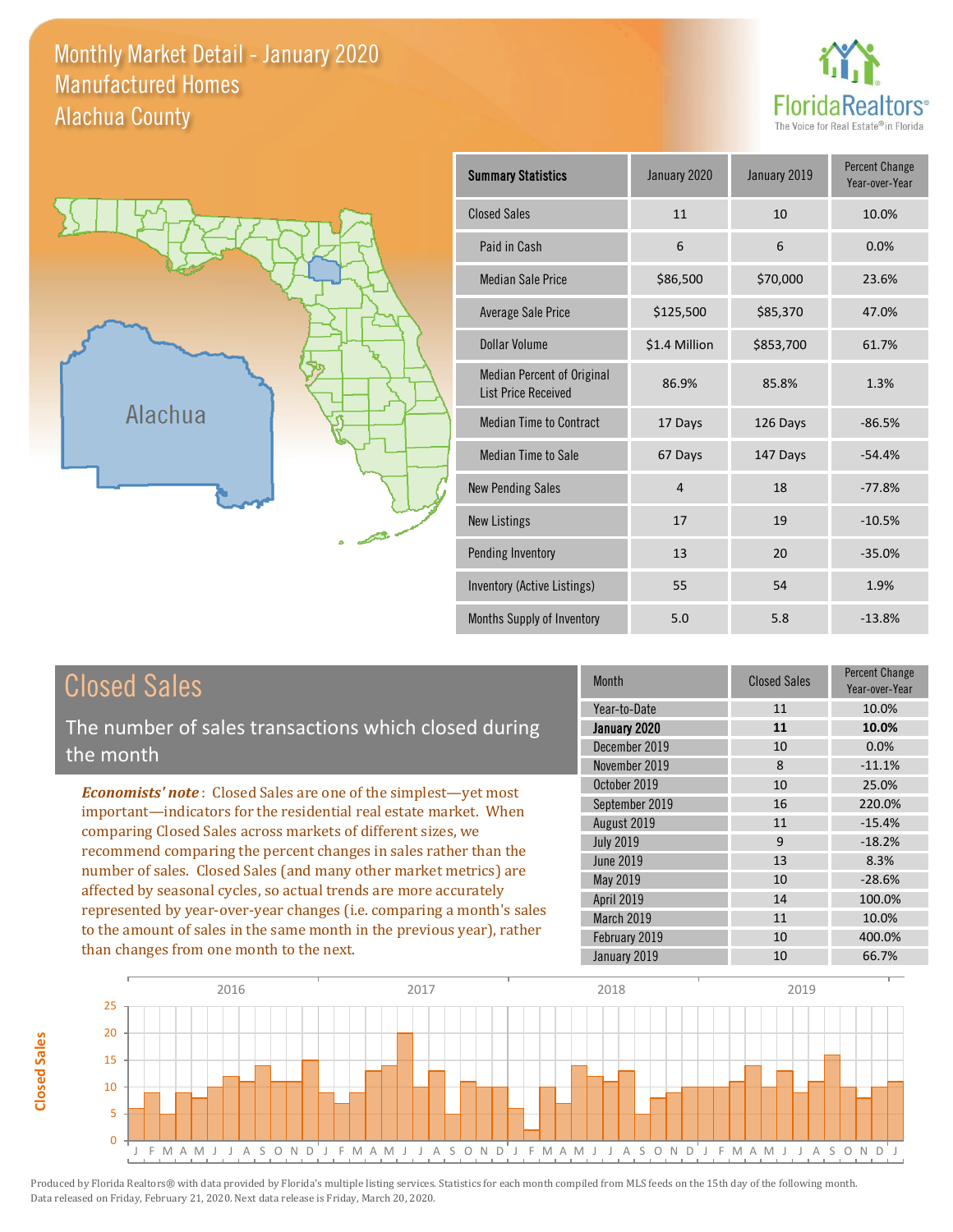

#### $$100,000 - $149,999$  1 0.0% Sale Price Closed Sales Percent Change Year-over-Year Less than \$50,000 1 1 -66.7% \$50,000 - \$99,999 5 25.0% \$150,000 - \$199,999 3 50.0% \$200,000 - \$249,999 0 0 N/A  $$400,000 - $599,999$  0 N/A \$600,000 - \$999,999 0 0 N/A *Economists' note:* Closed Sales are one of the simplest—yet most important—indicators for the residential real estate market. When comparing Closed Sales across markets of different sizes, we recommend comparing the percent changes in sales rather than the number of sales. Closed Sales (and many other market metrics) are affected by seasonal cycles, so actual trends are more accurately represented by year-over-year changes (i.e. comparing a month's sales to the amount of sales in the same month in the previous year), rather than changes from one month to the next. \$1,000,000 or more 0 0 N/A \$250,000 - \$299,999 1 1 N/A \$300,000 - \$399,999 0 0 N/A Closed Sales by Sale Price The number of sales transactions which closed during the month



### Median Time to Contract by Sale Price The median number of days between the listing date and contract date for all Closed Sales during the month

*Economists' note* : Like Time to Sale, Time to Contract is a measure of the length of the home selling process calculated for sales which closed during the month. The difference is that Time to Contract measures the number of days between the initial listing of a property and the signing of the contract which eventually led to the closing of the sale. When the gap between Median Time to Contract and Median Time to Sale grows, it is usually a sign of longer closing times and/or declining numbers of cash sales.

| Sale Price            | <b>Median Time to</b><br>Contract | <b>Percent Change</b><br>Year-over-Year |
|-----------------------|-----------------------------------|-----------------------------------------|
| Less than \$50,000    | 50 Days                           | $-40.5%$                                |
| \$50,000 - \$99,999   | 11 Days                           | $-94.2%$                                |
| $$100,000 - $149,999$ | 559 Days                          | 5490.0%                                 |
| $$150,000 - $199,999$ | 92 Days                           | $-27.0%$                                |
| \$200,000 - \$249,999 | (No Sales)                        | N/A                                     |
| \$250,000 - \$299,999 | 12 Days                           | N/A                                     |
| \$300,000 - \$399,999 | (No Sales)                        | N/A                                     |
| \$400,000 - \$599,999 | (No Sales)                        | N/A                                     |
| \$600,000 - \$999,999 | (No Sales)                        | N/A                                     |
| \$1,000,000 or more   | (No Sales)                        | N/A                                     |



Produced by Florida Realtors® with data provided by Florida's multiple listing services. Statistics for each month compiled from MLS feeds on the 15th day of the following month. Data released on Friday, February 21, 2020. Next data release is Friday, March 20, 2020.

**Median Time to Contract**

**Median Time to Contract**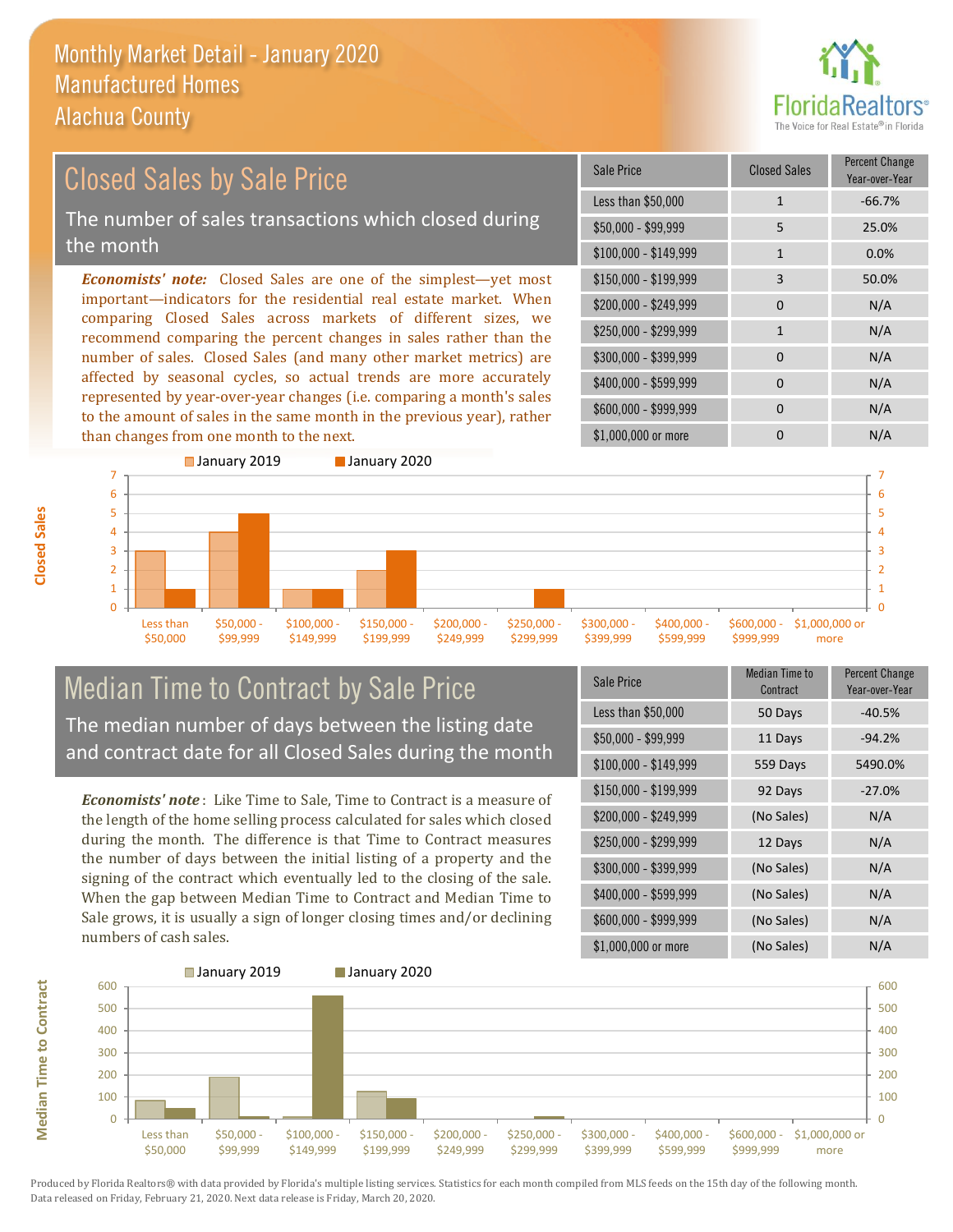

### New Listings by Initial Listing Price The number of properties put onto the market during the month

*Economists' note:* New Listings tend to rise in delayed response to increasing prices, so they are often seen as a lagging indicator of market health. As prices rise, potential sellers raise their estimations of value—and in the most recent cycle, rising prices have freed up many potential sellers who were previously underwater on their mortgages. Note that in our calculations, we take care to not include properties that were recently taken off the market and quickly relisted, since these are not really *new* listings.

| <b>Initial Listing Price</b> | <b>New Listings</b> | <b>Percent Change</b><br>Year-over-Year |
|------------------------------|---------------------|-----------------------------------------|
| Less than \$50,000           | $\mathbf{1}$        | 0.0%                                    |
| $$50,000 - $99,999$          | 6                   | $-33.3%$                                |
| $$100,000 - $149,999$        | 4                   | $-42.9%$                                |
| \$150,000 - \$199,999        | $\overline{2}$      | 100.0%                                  |
| \$200,000 - \$249,999        | $\mathbf{1}$        | 0.0%                                    |
| \$250,000 - \$299,999        | $\mathbf{1}$        | N/A                                     |
| \$300,000 - \$399,999        | $\mathbf{1}$        | N/A                                     |
| \$400,000 - \$599,999        | $\Omega$            | N/A                                     |
| \$600,000 - \$999,999        | 0                   | N/A                                     |
| \$1,000,000 or more          | 1                   | N/A                                     |



### Inventory by Current Listing Price The number of property listings active at the end of the month

*Economists' note* : There are a number of ways to define and calculate Inventory. Our method is to simply count the number of active listings on the last day of the month, and hold this number to compare with the same month the following year. Inventory rises when New Listings are outpacing the number of listings that go off-market (regardless of whether they actually sell). Likewise, it falls when New Listings aren't keeping up with the rate at which homes are going off-market.

| <b>Current Listing Price</b> | Inventory      | Percent Change<br>Year-over-Year |
|------------------------------|----------------|----------------------------------|
| Less than \$50,000           | 3              | 0.0%                             |
| $$50,000 - $99,999$          | 8              | $-69.2%$                         |
| $$100,000 - $149,999$        | 19             | 26.7%                            |
| \$150,000 - \$199,999        | 13             | 160.0%                           |
| \$200,000 - \$249,999        | 4              | 33.3%                            |
| \$250,000 - \$299,999        | $\mathbf{1}$   | $-50.0%$                         |
| \$300,000 - \$399,999        | 3              | N/A                              |
| \$400,000 - \$599,999        | $\mathbf{1}$   | N/A                              |
| \$600,000 - \$999,999        | 1              | N/A                              |
| \$1,000,000 or more          | $\mathfrak{p}$ | N/A                              |



Produced by Florida Realtors® with data provided by Florida's multiple listing services. Statistics for each month compiled from MLS feeds on the 15th day of the following month. Data released on Friday, February 21, 2020. Next data release is Friday, March 20, 2020.

**Inventory**